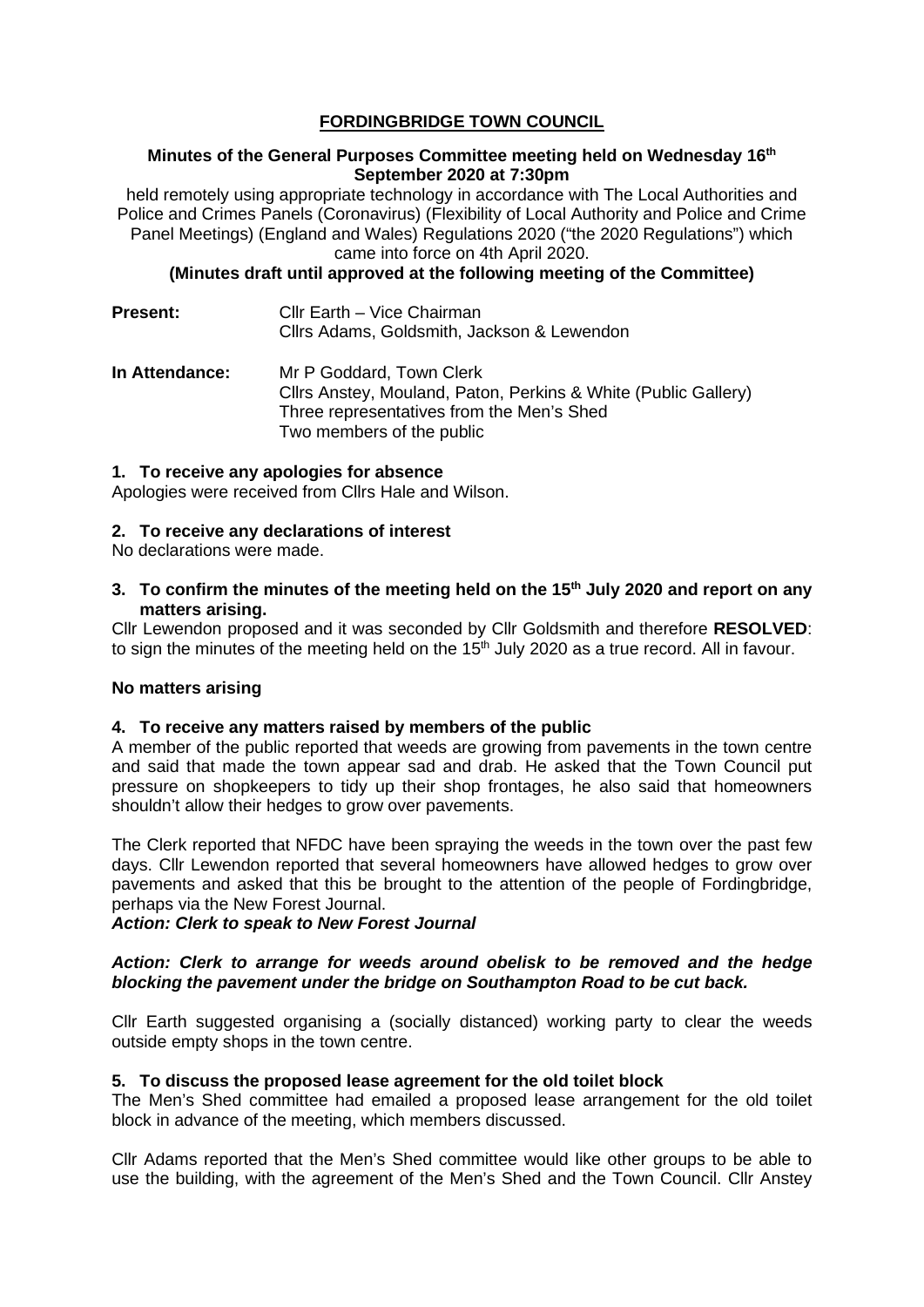spoke from the public gallery and raised the matter of insurance. He said that the Town Council would pay the insurance on the building only and only hold the lease with the Men's Shed. If other groups were to use the building then the responsibility they were adequately insured would fall to the Men's Shed.

Cllr Anstey also spoke about the need for metered electricity and water and asked who would pay for the meters to be installed. He said that the lease drafted for the rugby club to use the building wasn't suitable for the Men's Shed and recommended it was rewritten. He said the Town Council would not be able to afford the cost of refurbishing the building to make it suitable for the Men's Shed to use.

Cllr Lewendon asked about the request for an area of land around the old toilet block (mainly to the north) to be included in the lease. The Men's Shed reported that if the venture was successful, then subject to planning permission and with permission from the Town Council, they may wish to extend or build a second building. They'd also like to have space available for tables or to carry out minor works outside.

The Men's Shed confirmed they would apply for grants and wouldn't expect the Town Council to pay for the refurbishment of the building. They asked for security of tenure, which they said is needed to qualify for grants. The Men's Shed asked that the Council charge the smallest amount they can tolerate for the lease, in order that the Men's Shed can keep membership fees as low as possible, to enable access to as wide a range of members as possible. They confirmed that they would do the work themselves to a high standard and under the supervision of the Town Council.

Cllr Adams proposed and it was seconded by Cllr Goldsmith and therefore **RESOLVED**: to draft a lease agreement for the old toilet block. All in favour.

The Clerk hoped that the lease could be drafted in time to be considered at the Finance and Policy meeting on 30<sup>th</sup> September.

The Men's Shed asked at which meeting they should present the architect's plans for the old toilet block. The Clerk confirmed that they should do this at the same time as applying for CIL funding at the Finance and Policy meeting on 28<sup>th</sup> October.

*The three members of the Men's Shed left the meeting.*

# **6. To report on any matters concerning St Marys Closed Churchyard and Stuckton Road Cemetery**

The Clerk reported that a sign has been put up at the cemetery reminding people of the burial regulations in tending their plots.

### **7. Matters relating to the Town Hall**

The Clerk reported that the builders are making good the defects following the inspection at the end of the defects liability period. Sheerin Bettle Architecture will then inspect the work.

The Clerk reported that on the 24<sup>th</sup> September Sheerin Bettle Architecture will meet the Conservation Officer as part of the pre-application advice process. He said there is a potential grant which may be available for using greener technologies such as photo voltaic on the rear of roof.

# **8. To report on any matters relating to the Information Office**

Noting to report.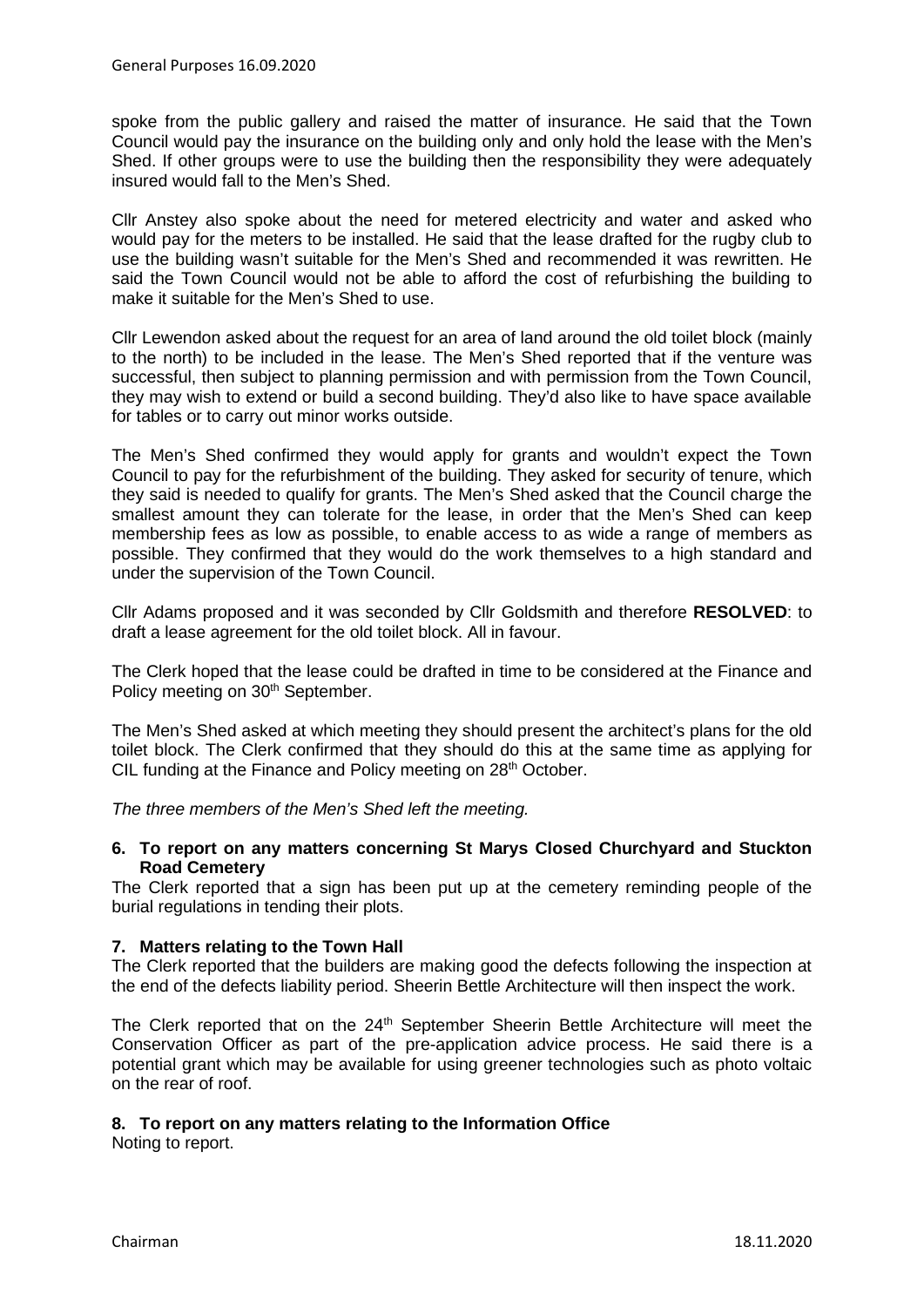# **9. To report any matters concerning footpaths**

• Jobs for Lengthsman  $-2^{nd}$  October 2020

Councillors asked that the footpaths (pavements) in the town be weeded. Cllr Goldsmith reported that the old newsagent's shop frontage needed repair and the rear was overgrown too.

The Clerk reported that the Town Council has received a petition signed by 19 residents of Riverside Place, asking the Council to reconsider the removal of their privacy to the river. They said that if this area is open to the public, people park there to go shopping and some dump rubbish there. These residents would like the removal of the Augustus John statue and also suggested signs and maps to direct people to the Recreation Ground and to the nearby villages. It has been suggested that some residents of Riverside Place were unaware that the council had the right to remove the privacy of the river at the time that they bought the properties.

Separately, other residents in the town are keen that the transfer of land to the NFDC is progressed expeditiously. They are concerned that NFDC have not progressed this transfer as quickly as possible and wrote asking if the Mayor and the Town Council could put pressure on NFDC to do this. These residents view this area as a beneficial open space on this bank of the river that should be open and available to the public. They have started their own petition, petitioning for the expeditious transfer of the land to the New Forest District Council. They also expressed concerns that the Town Council may not be fully aware of the complaints received from members of the public trying to enjoy that space, which culminated in an article in the New Forest Journal.

The Clerk has made NFDC aware of both petitions and concerns raised.

# **10. Matters concerning Highways**

### • **Parking at Provost Street**

A member of public has reported visibility issues on exiting Highbank Gardens onto Provost Street due to vehicles parked on double yellow lines on Provost Street. He said it is impossible to see any oncoming traffic. This has been reported to Hampshire Highways.

Cllr Perkins said that the Provost Street situation has been going on for the past two or three years. He said HCC have employed traffic wardens but they don't come often enough and people do as they wish. Cllr Lewendon reported that parking on Salisbury Street is also an ongoing problem.

### *Action: Clerk to contact Cllr Heron about the parking problems on Provost Street and Salisbury Street*

### • **Condition of High Street and Salisbury Street**

A complaint has been received regarding the condition of the road surface on the High Street and Salisbury Street. A member of the public reported that he thought these two roads must be the most dangerous roads in Hampshire, or possibly the country and that someone is going to be seriously injured or at worse killed. The road condition has been reported to Hampshire Highways.

### • **Access to bus stops at Bickton**

A resident emailed today to say that the bus stops at Bickton are difficult to access due to uneven ground along the verge of the A338. He asked if a short path could be laid to the bus stops to make access easier and safer.